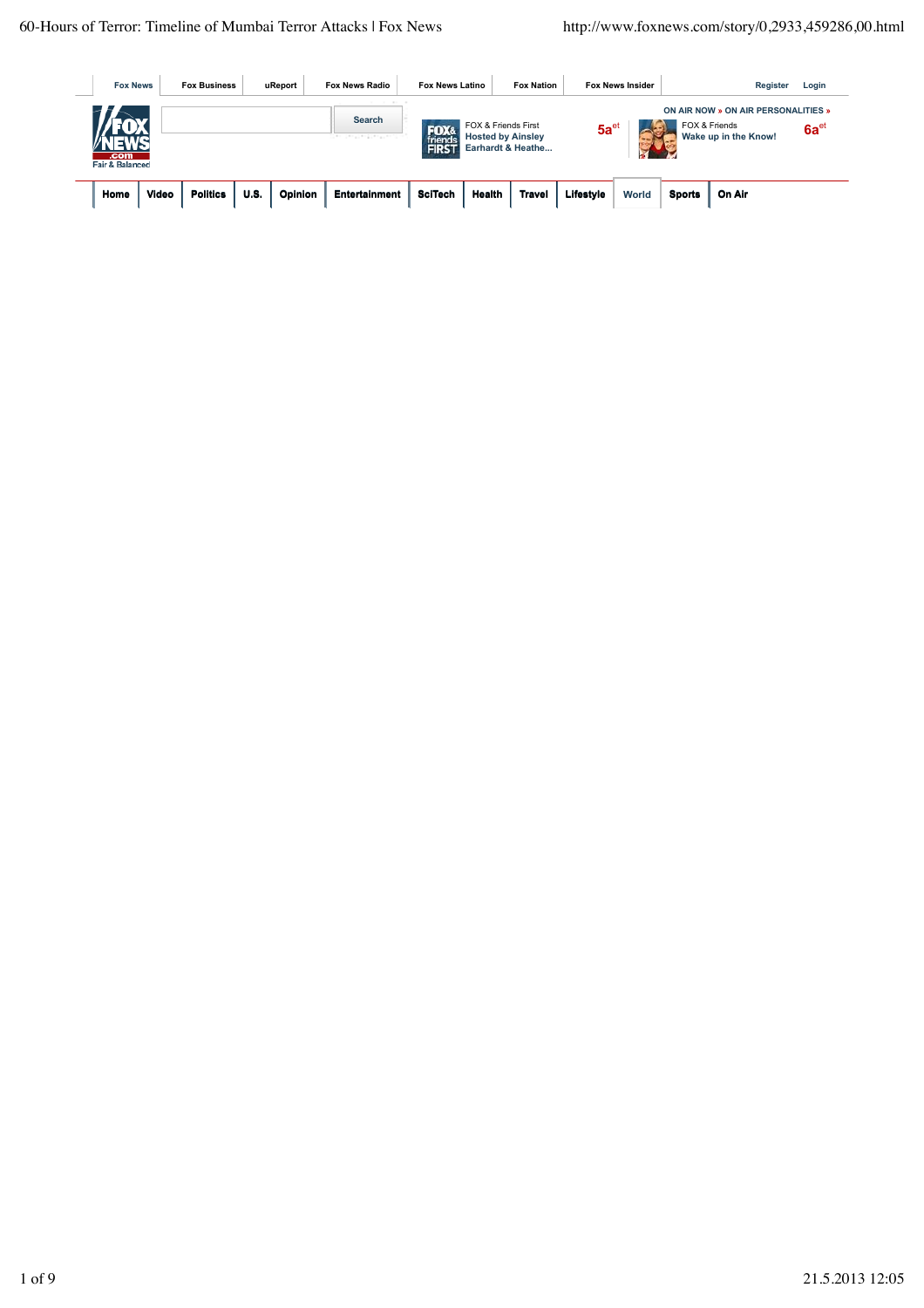# 60-Hours of Terror: Timeline of Mumbai Terror Attacks

*Published November 30, 2008 Associated Press*



 **Email Share Tweet** 0 Like  $\sqrt{3}$ **Share**

#### **RELATED STORIES**

**Terror Siege Ends in Mumbai, Last Remaining Gunmen Killed**

## **WEDNESDAY**

## **9:21 p.m.** *Chhatrapati Shivaji Terminus*

Two young men walk casually through Mumbai's main railway station, a worn Victorian hulk bustling with late commuters heading home, scurrying past small food stands and juice bars and vendors selling newspapers. They enter near the taxi stand, where long lines of battered black and yellow cabs wait for fares. One wears khaki cargo pants and a blue T-shirt. A pair of small knapsacks are slung over a shoulder. He looks like a college kid.

They are, says a photographer who follows them on part of their grim journey, "backpackers with assault rifles."

The two — and other death squads working in pairs — are to wreak carnage in landmark after landmark across Mumbai over the next three days, creating panic in this normally unflappable city and killing at least 174 people, according to revised government estimates.

Sebastian D'Souza hears the gunfire at Chhatrapati Shivaji Terminus from his office across the street at the Mumbai Mirror tabloid.

He follows the sound through the sprawling station, slipping unseen through parked trains. When he first catches sight of the young men, he doesn't realize they are the gunmen. They look so innocent. Then he sees them shooting.

"They were firing from their hips. Very professional. Very cool," says D'Souza, the newspaper's photo editor. For more than 45 minutes he follows as they move from platform to platform shooting and throwing grenades. Often, D'Souza isn't even 30 feet away. The few police at the station are either dead, in hiding or had long fled.

There are billboards everywhere, signs of India's economic boom.

#### **MORE STORIES**



**Syria says it destroys Israeli vehicle accused of crossing ceasefire line**



**Mexico's top soccer league bans ownership of multiple teams in move seen as blow to Slim**



**western town cut off from supplies by drug cartel**

**Cheers greet Mexican soldiers relieving**



**Autopsy: Ex-Argentina dictator Videla died from injuries suffered in fall in shower, at age 87**



**Israel and Palestinians still battling over how boy, who became symbol, was killed in 2000**

**Show More**

**The Lalit, Mumbai** www.TheLalit.com Experience Luxury In Contemporary & Relaxed Homely Comfort. Book Now!

**Gas Monitoring Systems** www.LumaSenseInc.com Photoacoustic gas measurement for industry, agriculture, anesthetic

**Fire Extinguishers** www.pii-srl.com High Quality Italian Manufacturer Looking For Local Distributor AdChoices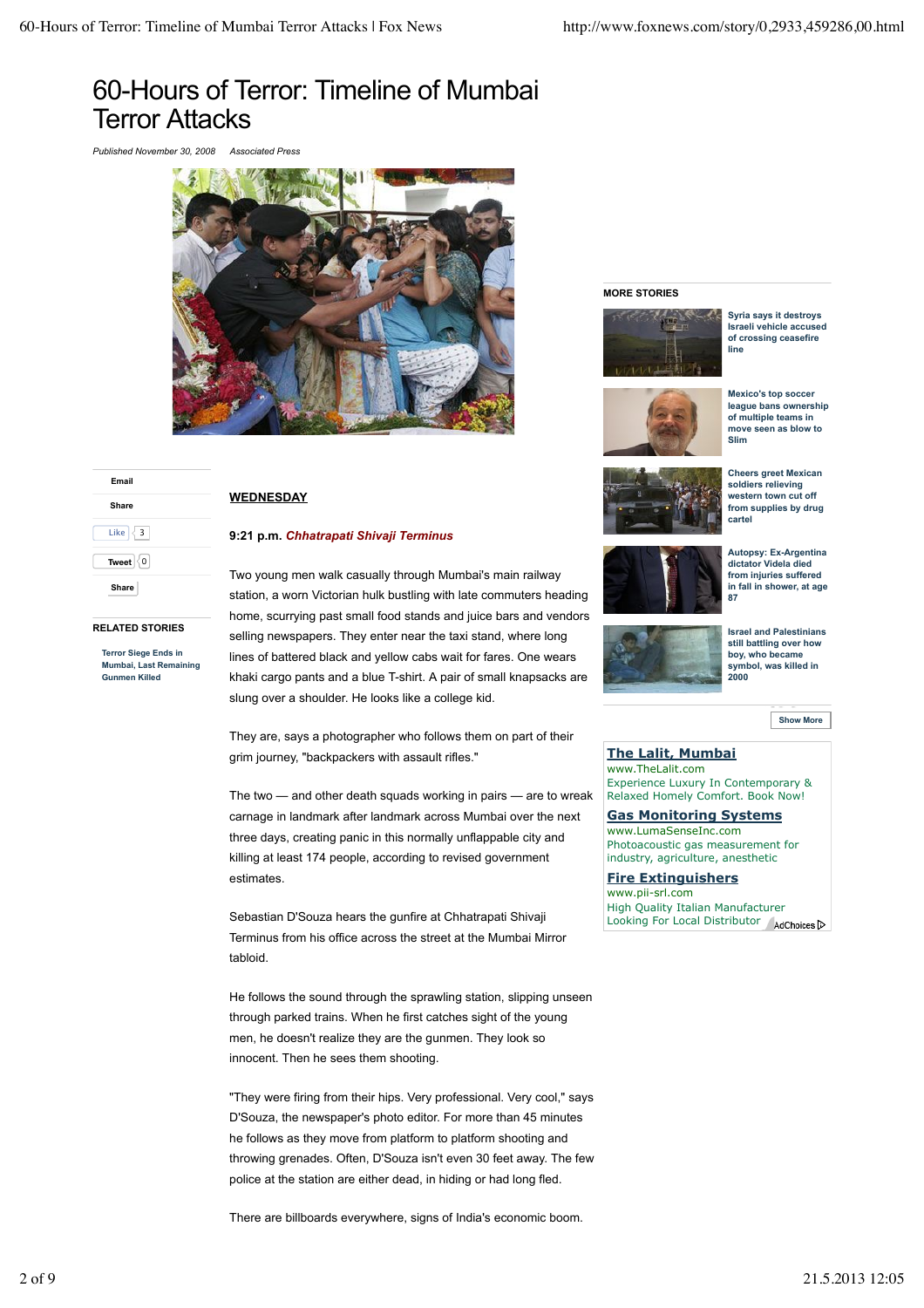At one point, he photographs them standing beneath a tea company sign. They appear to be having a calm conversation. "WAKE UP!" the billboard reads.

They were 10 gunmen, well-trained and armed with assault rifles and grenades, officials say. They had scouted their targets ahead of time. The knew the hallways and the basements. They even carried bags of almonds for energy. Police say they were Muslim extremists from Pakistan, and may be tied to India's long-running insurgency in the disputed, largely Muslim, Himalayan region of Kashmir.

They landed in an inflatable rubber boat not long after nightfall on a Mumbai beach, a semi-isolated stretch of sand and stone where fisherman bring in their boats during the daytime. From there, it was less than a 15-minutes walk to their major targets. The group fanned out across the city, hitting 10 spots in two hours. They chose some of the best-known landmarks, many popular with foreigners and the city's elite. Many of the attacks ended in minutes. But at two luxury hotels and a Jewish center they dug in, fending off hundreds of commandos for days.

## **About 9:30 p.m.** *Nariman House, Mumbai headquarters of the ultra-Orthodox Chabad Lubavitch movement.*

A gunshot startles the family of Rabbi Gavriel Noach Holtzberg and others inside the recently renovated five-story Jewish center on a bumpy, unpaved back road off a main street in Mumbai's trendy Colaba neighborhood. The pale yellow building, with its synagogue, kosher dining room and friendly rabbi, was a magnet for Israeli backpackers looking for a place to celebrate holidays while on vacation and an important religious center for Mumbai's small Jewish community.

Someone must be lighting firecrackers, thought Sandra Samuel, a maid at the center.

Then a gunman came up the stairs.

She and another employee duck into a room and hid in terror as explosions and gunshots rattle the building through the night.

"They destroyed everything, the lift, the dining room, everything," she says later.

At about the same time

Leopold Cafe and Bar

The place known as Leo's is one of the city's famous tourist restaurants, a joint crammed with glass-topped tables, old travel posters and lounging backpackers drinking cheap beer.

There are maybe 100 people inside when two gunmen appear in the entrances. One lobs in a grenade. Then they open fire.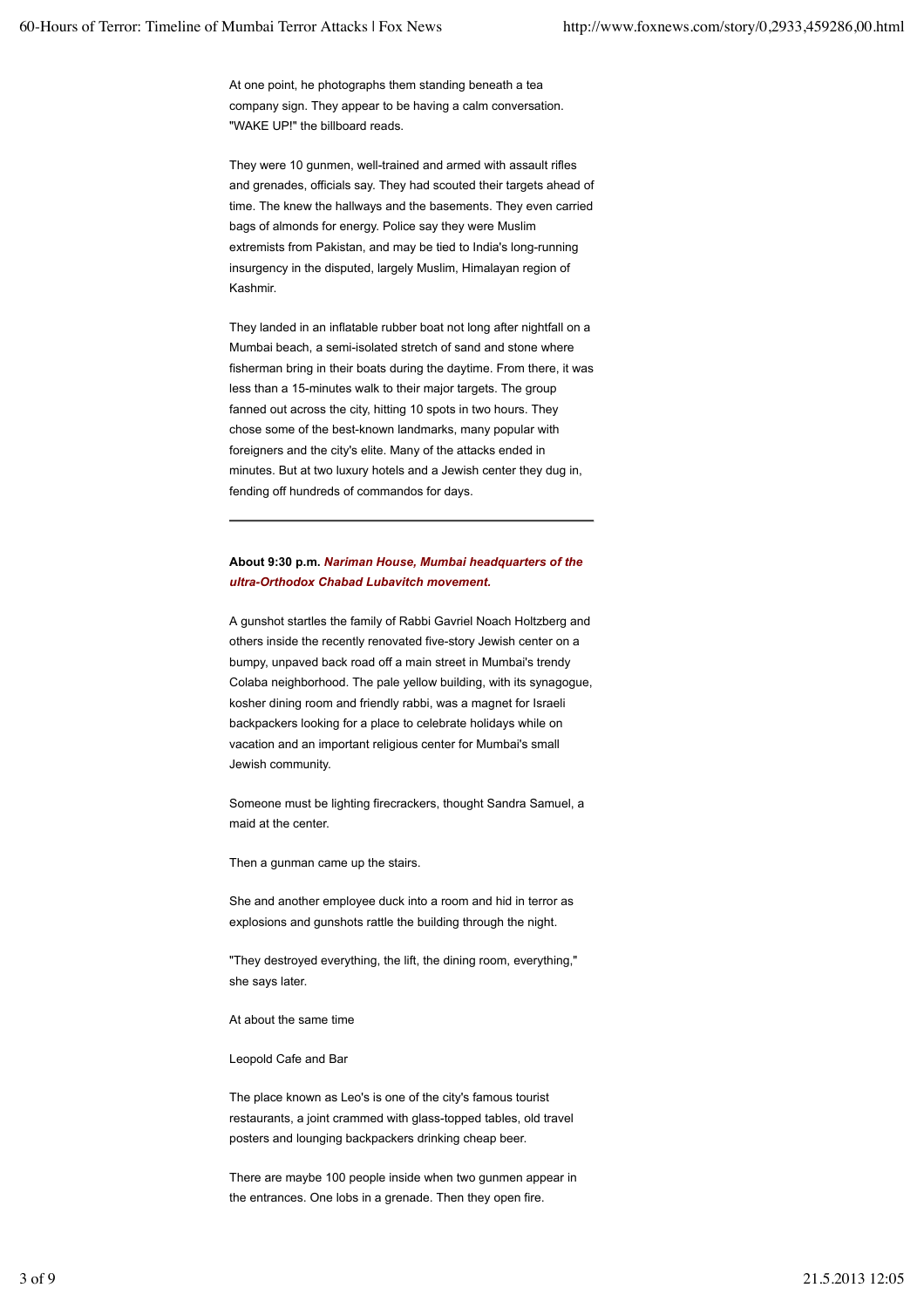"It was total chaos ... People didn't know what was going on. Some hit the floor, some ran out of the side entrance or tried to find a place to hide," says Farzad Jehani, who owns the restaurant with his brother.

The assault lasts, perhaps, two minutes. When it's over, at least four foreigners and three Indians are dead, though the brothers aren't sure because patrons quickly rush the casualties to hospitals in passing cars and taxis.

By then the gunmen have left, jogging through the streets and apparently moving on to one of India's most famous hotels just a few blocks away.

"They weren't aiming at anyone in particular. It was like they wanted to empty their magazines and do as much damage here as possible before heading to the Taj," Jehani says.

#### **About 9:45 p.m.** *Taj Mahal hotel*

No one believes it's gunfire. Not at the Taj. Built more than a century ago by one of India's most powerful business families, the castle-like Taj Mahal is the crossroads of the city's elite. It has been the scene of countless society weddings, business meetings and expensive dates. It is an icon of Mumbai.

But it is gunfire that two men are spraying across the ornate lobby, with its gray marble floor and Persian carpets the size of small swimming pools.

Dalbir Bains, who runs a high-end Mumbai lingerie shop, is sitting down to a steak dinner by the pool with friends. They joke about hearing gunfire. Quickly, though, screams fill the hotel and her laughs turn to terror. She runs upstairs and huddles under a table in a restaurant with about 50 others, desperately trying to be quiet.

"The gun shots were following us," says Bains.

## **9:47 p.m.** *Chhatrapati Shivaji Terminus*

The gunmen shoot toward a large glass-fronted restaurant.

They are "firing at people waiting for the train. Luggage was spread everywhere. The place was full of blood. There were lots of people lying there dead," says manager Fongen Fernandes.

Soon, though, everyone is dead or hiding. Except for corpses, the platforms are empty, d'Souza says.

The worst of the carnage appears to be in a waiting room for out-of-town trains. It was filled with dozens of bodies, many shot in the head. Overall, authorities say, 53 people are killed.

Eventually, the gunmen steal a truck and drive away. A little later,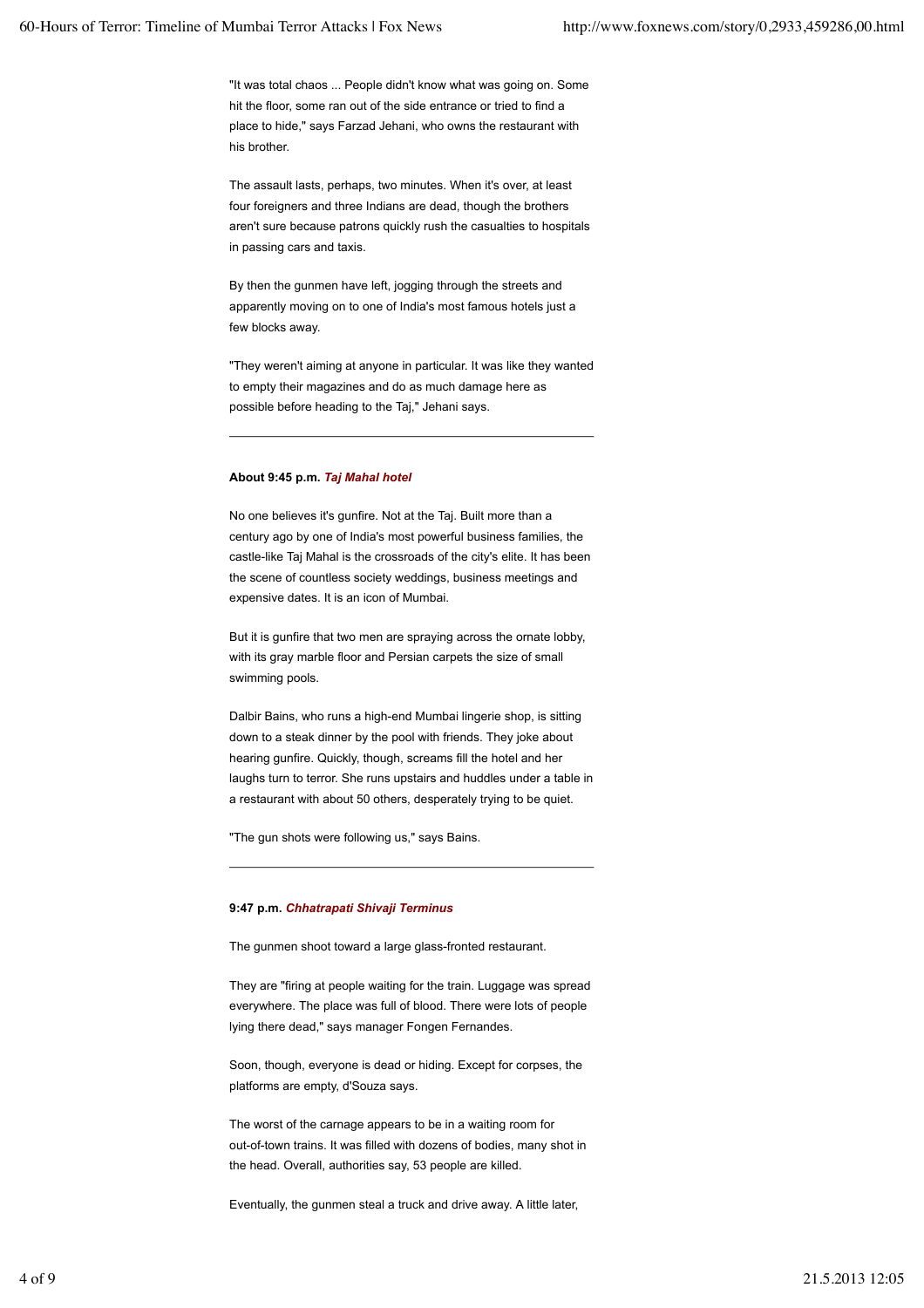one is killed by police and another, the only gunmen taken alive, is captured. He is Pakistani.

At the station, authorities use wooden baggage carts to clear the corpses.

Says Fernandes: "They collected them away like sheep and goats."

## **About 10 p.m.** *Oberoi Hotel*

Joseph Joy Pulithara, a waiter, is working in the Chinese restaurant of this modern luxurious monolith when the gunfire starts, sending diners and staff scrambling. Pulithara is shot in the leg. A woman nearby him is shot in the head.

The gunmen run into another restaurant and fire unrelenting bursts at the diners and waiters, says Andreina Varagona, an American meditation teacher shot in the arm and leg. At least a dozen people fall to the floor dead, including one of Varagona's friends.

"There were bodies everywhere," Varagona says. "I felt like I was in a movie."

The attackers herd dozens of survivors into a stairwell. One demands to see their IDs, saying he was looking for Americans and Britons. Then he forces them upstairs, says Alex Chamberlain, a British guest.

Chamberlain and many others throughout the hotel dash out in the chaos.

Staff in one restaurant spirit at least 60 diners into a back kitchen and then hustle them to another room where they are served refreshments and then escorted outside, according to the hotel's chairman P.R.S. Oberoi.

Other guests barricade themselves in their rooms.

The gunmen are taking hostages.

## **10:35 p.m.**

Gunmen briefly attack a police station. A few minutes later they open fire at a hospital, then ambush a police car, killing five officers and driving away. Soon after, a bomb explodes in a taxi in the suburban neighborhood of Vile Parle. About 15 minutes later, a bomb goes off in another taxi inside the city. One person is believed killed.

#### **THURSDAY**

*The Oberoi*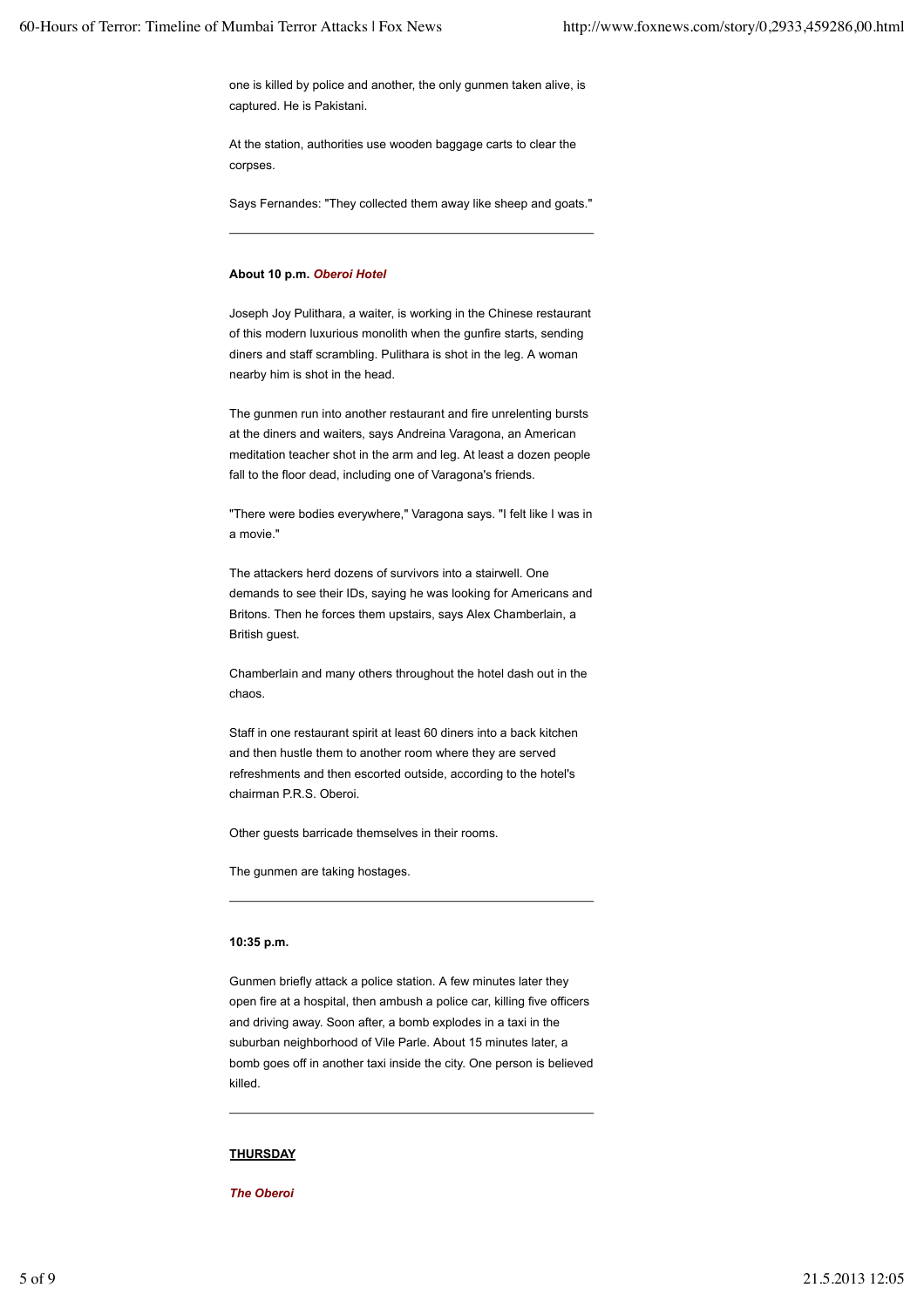A banner hanging from a window carries a simple but wrenching plea: "Save Us."

Inside, hundreds are hiding in their rooms, or being held hostage.

The gunmen, armed with rifles and grenades, push Egyptian businessman Osama Embabi into a room where four or five people — guests from other Arab countries and hotel workers — are already being held.

"They shouted and warned us not to leave the room or we would be shot," he says.

Meanwhile, Lo Hoei Yen, a 28-year-old Singaporean lawyer, calls her husband, Michael, from her cell phone. She is being held captive, she tells him, and the gunmen threaten to kill her if Indian forces storm the hotel, Singapore media reports say.

After 9 a.m., Indian forces begin what will be a daylong operation to rescue the Oberoi hostages.

Lo's body is found on the 19th floor.

## **10:45 a.m.** *Nariman House*

The Jewish center is silent, except for the wailing of a child.

Samuel, the maid, cracks open the door of her hiding place and sees a deserted staircase. She runs up one flight and finds the rabbi's 2-year-old son Moshe crying beside his parents and two Israeli guests who lay still on the floor. His pants are drenched with blood. She grabs the boy, bolts down the stairs and out of the building.

The soldiers who fought the gunman say they were tough, bitter opponents.

"It's obvious they were trained somewhere ... Not everyone can handle the AK series of weapons or throw grenades like that," an unidentified member of India's Marine Commando unit, his face wrapped in a black mask, tells reporters after his units stormed the hotels. The attackers were "very determined and remorseless."

#### **FRIDAY**

## **7 a.m.** *Nariman House*

Black-clad commandos fan out on the rooftops of the evacuated buildings surrounding the Jewish center and begin laying down covering fire.

A helicopter drops toward the roof. One after another, masked commandos slither down a rope. The helicopter returns with more commandos, then a third time with equipment.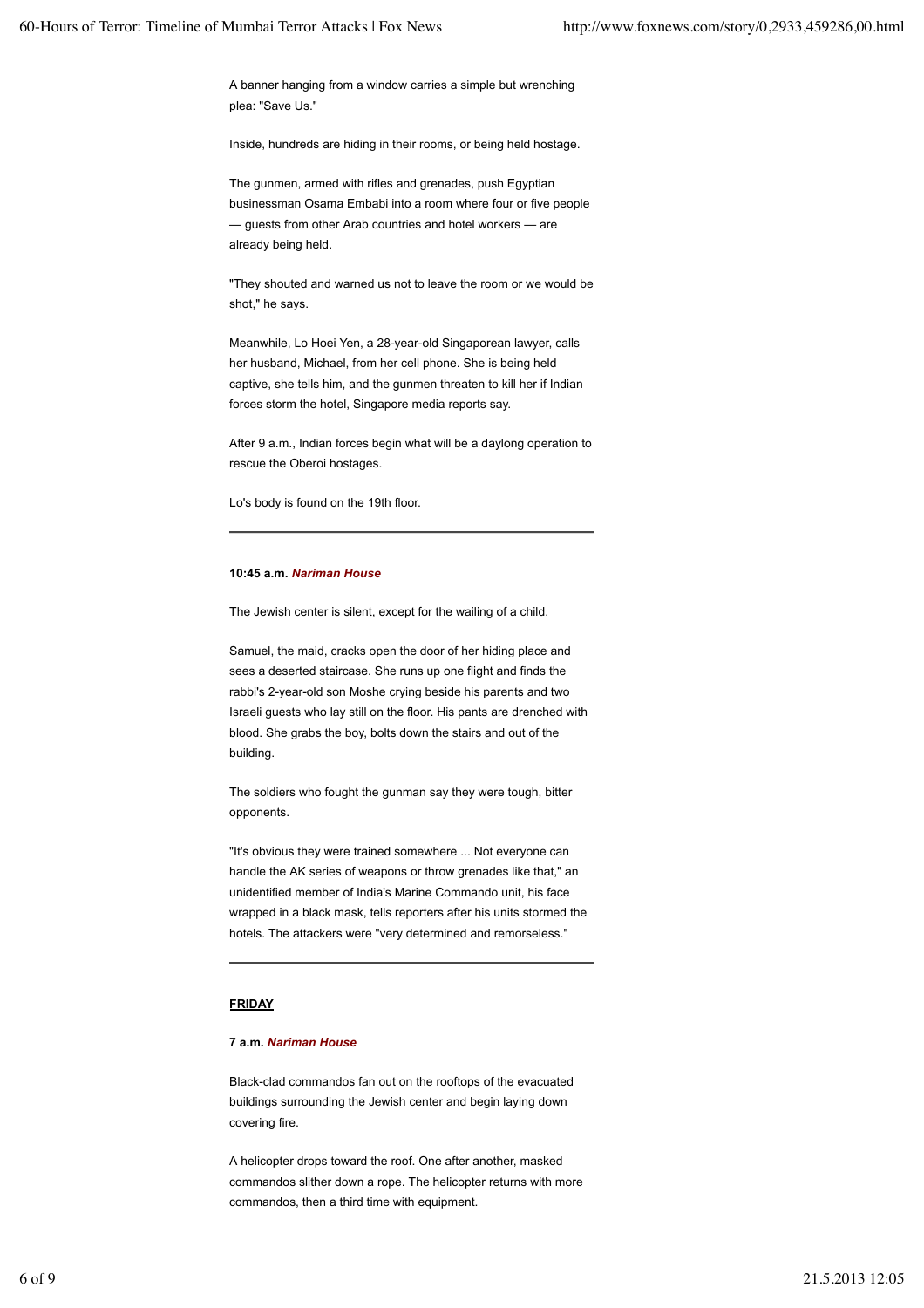Slowly, the assault team descends an outside staircase and begins clearing the building.

A small explosion erupts from the house. A few seconds later, two gunshots, a pause, then two more. For hours, a similar pattern is repeated. Holes are blasted in the building as hundreds of gawkers cheer from nearby streets.

## *The Oberoi*

Dozens of hostages clutching passports are rushed from the hotel into waiting cars, buses and ambulances.

At 3 p.m., the government announces it has killed the two gunmen inside and taken control of the building.

The pair had killed 32 people — 22 hotel guests and 10 workers and wounded many more.

By evening, more than 100 former hostages have been escorted from the building.

## **5:39 p.m.** *Nariman House*

Indian commandos launch a rocket at one of the Jewish center's upper floors, shaking the neighborhood and blowing out windows in neighboring buildings.

#### **6:15 p.m.**

A small group of commandos appear in the street, raising their rifles in triumph. The crowd breaks through police barriers and floods the streets in celebration.

Inside the building, nine people lay dead, including the rabbi and his wife. According to Israeli media reports, some are wrapped in prayer shawls.

#### **Overnight**

## *Taj Mahal*

Fighting continues at the seaside hotel. Authorities say one, perhaps two, gunmen are still inside. Explosions and gunfire ring out intermittently, intensifying at dawn. Fire, once again, streams out through broken windows, lapping at the stone sides of the building. Clouds of black smoke rise high above the Arabian Sea. Outside, dozens of reporters crouch in the seaside plaza in front of the Taj, and sometimes a half-dozen TV reporters can be heard at once providing breathless commentaries about the situation. Few bother to take cover.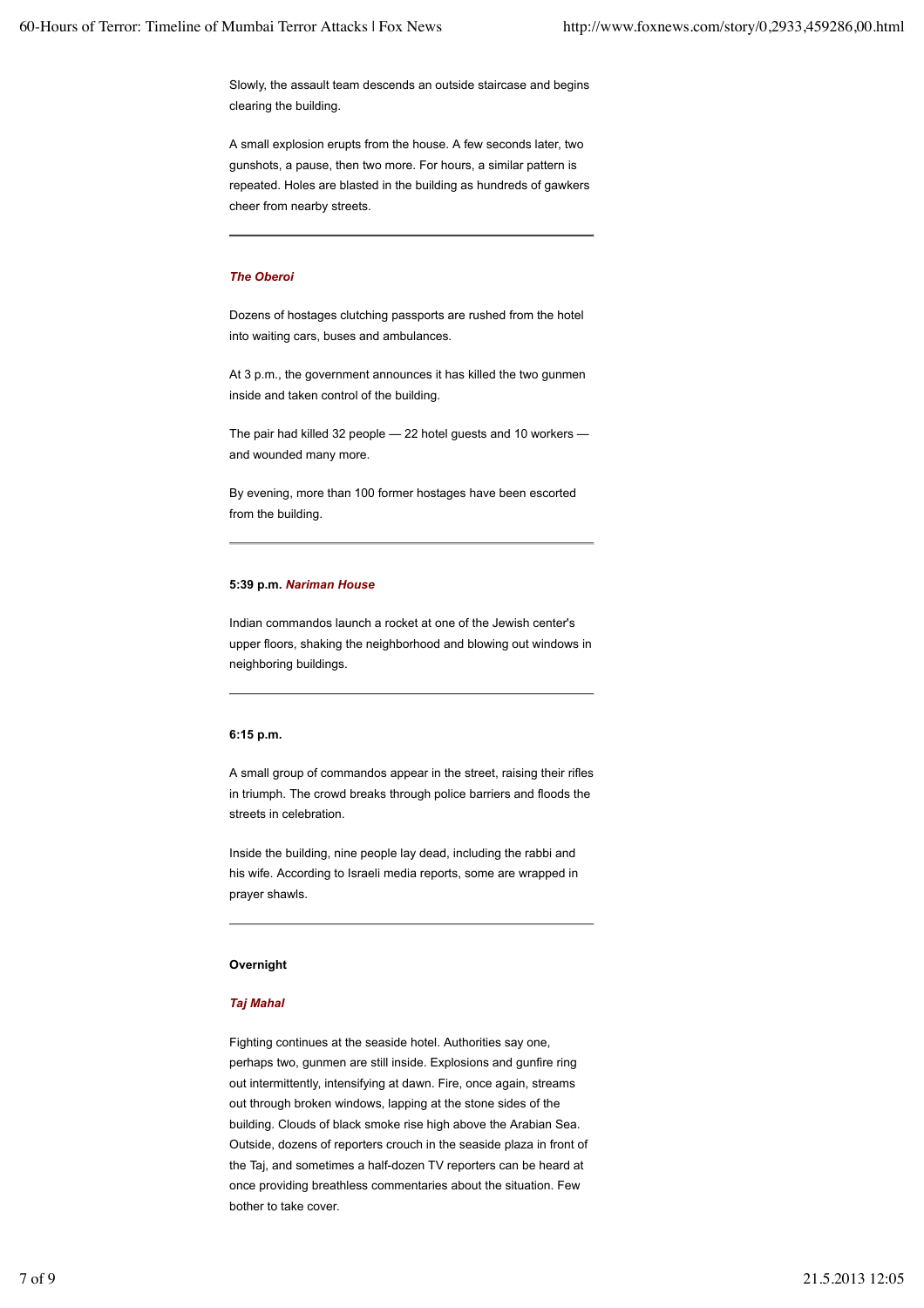#### **SATURDAY**

#### **8:30 a.m.** *Taj Mahal*

After so much destruction it ends quietly. There is no announcement of victory. One minute, there are explosions inside, and a few minutes later a man walks casually out into the plaza out front — a place where soldiers in body armor had been sprinting in fear — and waves for firefighters to come put out the remaining blazes.

The Taj Mahal siege is declared over, ending three days of terror. It has been 60 hours since the first pair of gunmen walked into the train station.

Outside, bits of burned debris fill the plaza. Strings of white bed sheets, tied together, hang from the windows, reminders of those who escaped. Almost a dozen buses are parked nearby, just a few feet from the Arabian Sea. They are filled with soldiers and commandos finally getting a break.

Hundreds of people push their way toward the buses, pressing flowers into their hands.

#### **ALSO ON THE WEB**

*Innovate)*

**job** *(the biz mind)*

**5 Signs Tom Cruise Is Gay** *(The Informer)* **Parents in Norway jailed for incest** *(Inquirer.net)*

**The 7 Deadly Sins of Cloud Computing** *(Engineered to*

**Two days left, but a third of drivers still in the dark over new EU gender laws - uSwitch News** *(uSwitch)* **Griot Apparel founder hijacks fashion, learns on the**

**Altera charged \$27 million by US IRS for employee**

## **MORE FROM FOX NEWS**

- **Will Smith reveals his 14-year-old son Jaden wants to be emancipated**
- **Torrada de Jamon y Huevo**
- **Woman suffers 'broken heart syndrome'**
- **Break Time: Nice girl Taylor Swift gets naughty**
- **Miley Cyrus has makeup malfunction**
- **Culhane's Guinness Beef Stew**
- [What's This?]

## **SHARE THIS ARTICLE NEWSLETTER SIGNUP**

**cost transfer pricing** *(TP Week)*

| 3<br>O                     | $\Omega$ | The biggest stories from the most-trusted name<br>in cable news sent to you daily. |                                               |
|----------------------------|----------|------------------------------------------------------------------------------------|-----------------------------------------------|
| Like<br>Tweet              |          | Enter Your Email Address                                                           | work and complete<br>Subscribe                |
|                            |          |                                                                                    | <b>COLLE</b><br>vol.7<br>$-0.71$              |
| $\bullet$ :<br>$\bullet$ : |          |                                                                                    |                                               |
|                            |          |                                                                                    |                                               |
| Connect Ca Ca              |          |                                                                                    |                                               |
| <b>View Article</b>        |          |                                                                                    |                                               |
|                            |          |                                                                                    | <b>SAMPLE</b><br>1.500<br><b>View Article</b> |